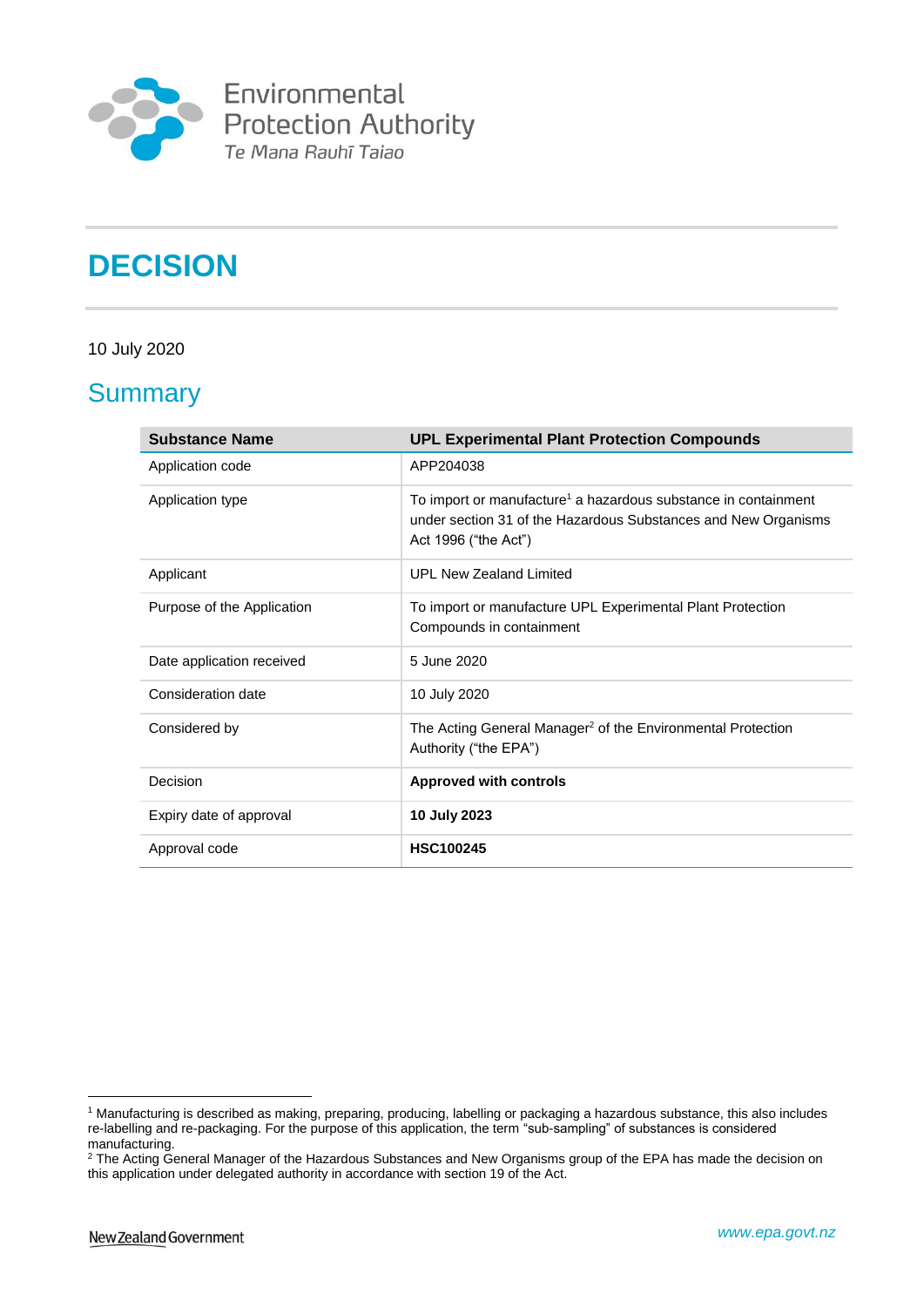# 1. Background

- 1.1. UPL New Zealand Limited ('the applicant") sought approval under section 32 of the Act to import or manufacture six hazardous substances ("the substances") in containment.
- 1.2. These substances are agricultural chemicals that include a fungicide, herbicides and an acaricide. These substances contain active ingredients that are new to New Zealand and existing active ingredients that are present in currently approved substances in New Zealand.
- 1.3. The applicant intends to use the substances in small-scale field trials to provide information for the development of the substances.

# 2. Process

**Application receipt**

2.1. The application was formally received on 5 June 2020 under section 31 of the Act.

**Information available for consideration**

- 2.2. The information available for the consideration includes the:
	- application form
	- confidential appendices to the application, including information on the substances
	- EPA staff advice memorandum.
- 2.3. The available information is sufficient to assess the application.

# 3. Hazardous properties

- 3.1. The applicant submitted information on the hazards of the substances for which approval is sought. It is noted that these are experimental substances, and as such there is insufficient information available for the hazard classifications of the substances to be determined.
- 3.2. Based on the available information, these substances may cause adverse effects to human health and the environment. The potential adverse effects are expected to be similar to other plant protection substances that are already approved under the Act for import or manufacture with controls.

# 4. Assessment of risks

- 4.1. The applicant has proposed a containment system and information on how they intend to address the risks from the following:
	- To limit the likelihood of escape of any contained hazardous substances or contamination of the facility by hazardous substances
	- To exclude organisms from a facility or to control organisms within a facility
	- To exclude unauthorised people from a facility

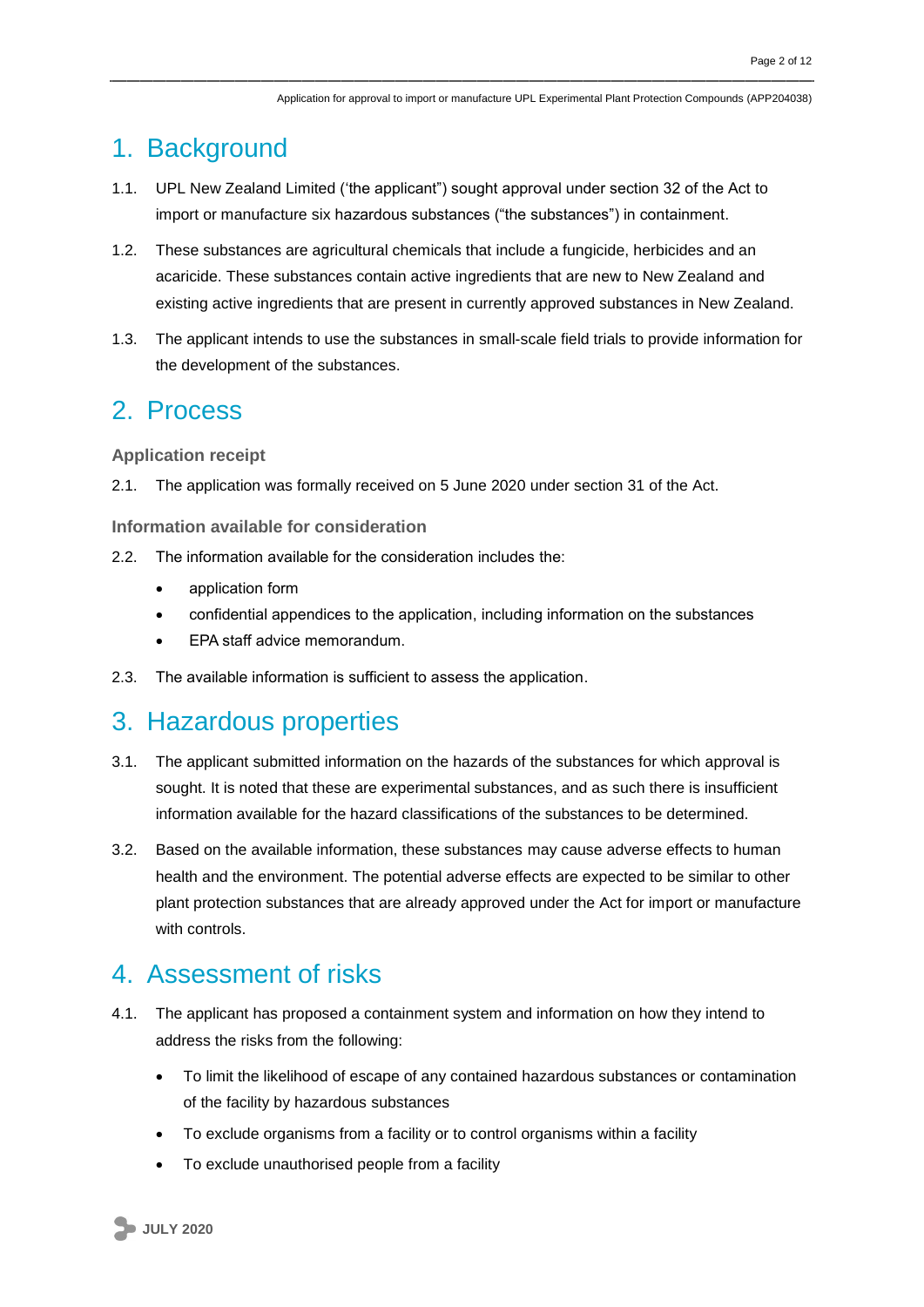- To prevent unintended release of the substance by experimenters working with a substance
- To control the effects of an accidental release of the substance
- Inspection and monitoring requirements of the containment facility
- 4.2. The EPA considered the applicant's assessment and determined that the substances may pose risks such as, but not limited to, those detailed below.

### **Risks to human health and the environment**

- 4.3. The substances may cause adverse effects to human health and the environment if people or non-target organisms are exposed to the substances.
- 4.4. The substances could potentially contaminate waterways, groundwater, soil or neighbouring properties. These potential exposures could result from an incident during importation, manufacture, storage, transport, application, or disposal of the substances. The risk of an incident occurring with the proposed controls in place is considered negligible.
- 4.5. The likely route for human exposure is through oral or dermal contact while handling the substances. However, it is unlikely that people using the substances will be exposed in this way provided that risk mitigation measures are in place. These measures include the use of personal protective equipment (PPE), and qualification requirements for people preparing and handling the substances.
- 4.6. There is also a risk that members of the public may be exposed to the substances. This is mitigated by controls that limit access to the field trial sites and manufacturing site to authorised personnel only. Field trials are limited to sites that do not include land or facilities that the public can legally access without permission. The manufacturing site is a secure site with measures in place to prevent access from unauthorised people.
- 4.7. Non-target animals foraging within the field trial site may be exposed to the substances either via contact with or consumption of treated produce or vegetation. This is mitigated by a control that specifies that trial sites that are at risk of entry by grazing animals must be secured by stock-proof fencing. The approval holder is also required to ensure that non-target species are not adversely affected by the use of the substances.
- 4.8. With the controls in Appendix A and restrictions under other relevant legislation, the risks to human health and the environment posed by the importation or manufacture of the substances (in containment) are negligible.
- 4.9. There are also requirements under the Health and Safety at Work Act 2015 and associated regulations. Note: the Health and Safety at Work Requirements are not set under this approval but apply in their own right.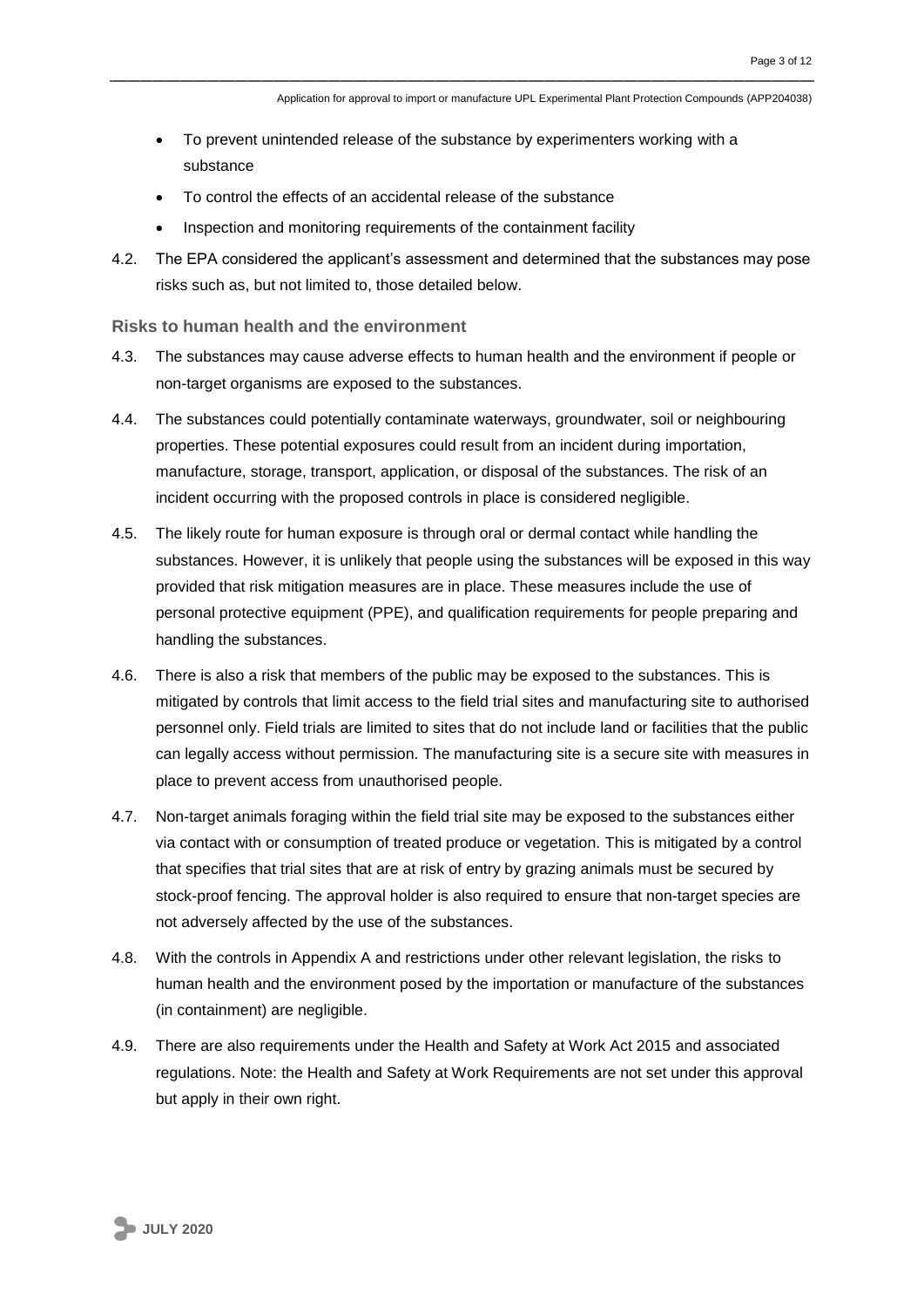**Risks to the relationship of Māori to the environment**

- 4.10. The potential effects of the substances on the relationship of Māori to the environment have been assessed in accordance with sections 5(b), 6(d) and 8 of the Act. Under these sections all persons exercising functions, powers and duties under this Act shall recognise and provide for the maintenance and enhancement of people and communities to provide for their cultural wellbeing, and; take into account the relationship of Māori and their culture and traditions with their ancestral lands, water, taonga and the principles of the Treaty of Waitangi (Te Tiriti o Waitangi).
- 4.11. It is unlikely that the importation or manufacture of the substances in containment will impact on Māori culture or traditional relationships with the environment.
- 4.12. If the substances are managed in accordance with the controls in Appendix A, it would be likely to be consistent with the principles of the Treaty of Waitangi, particularly the principle of active protection.

**Assessment of risks to society, the community and the market economy**

4.13. No risks to society, communities or the market economy were identified from importing or manufacturing the substances in containment.

**New Zealand's international obligations**

4.14. None of New Zealand's international obligations were identified as being impacted by importing or manufacturing the substances in containment.

# 5. Assessment of containment

**Purpose of the approval**

- 5.1. Under section 32 of the Act, a containment approval may only be granted if the application is for one of the purposes specified in section 30 of the Act.
- 5.2. The applicant notes that the purpose of this application is to conduct research and development on the substances, in accordance with section 30(b) and section 30(ba) of the Act. The application is therefore eligible for consideration under section 32 of the Act.

**Adequacy of containment** 

- 5.3. Section 32(1) of the Act requires that the substances can be adequately contained. The potential for the substances to escape from containment was assessed by taking into account the containment system proposed by the applicant and the potential pathways for release of the substances.
- 5.4. Section 32(2) of the Act specifies that a containment approval for a hazardous substance must include controls for each of the applicable matters specified in Schedule 3. The approval may also include controls that provide for any other matters in order to give effect to the purpose of the Act.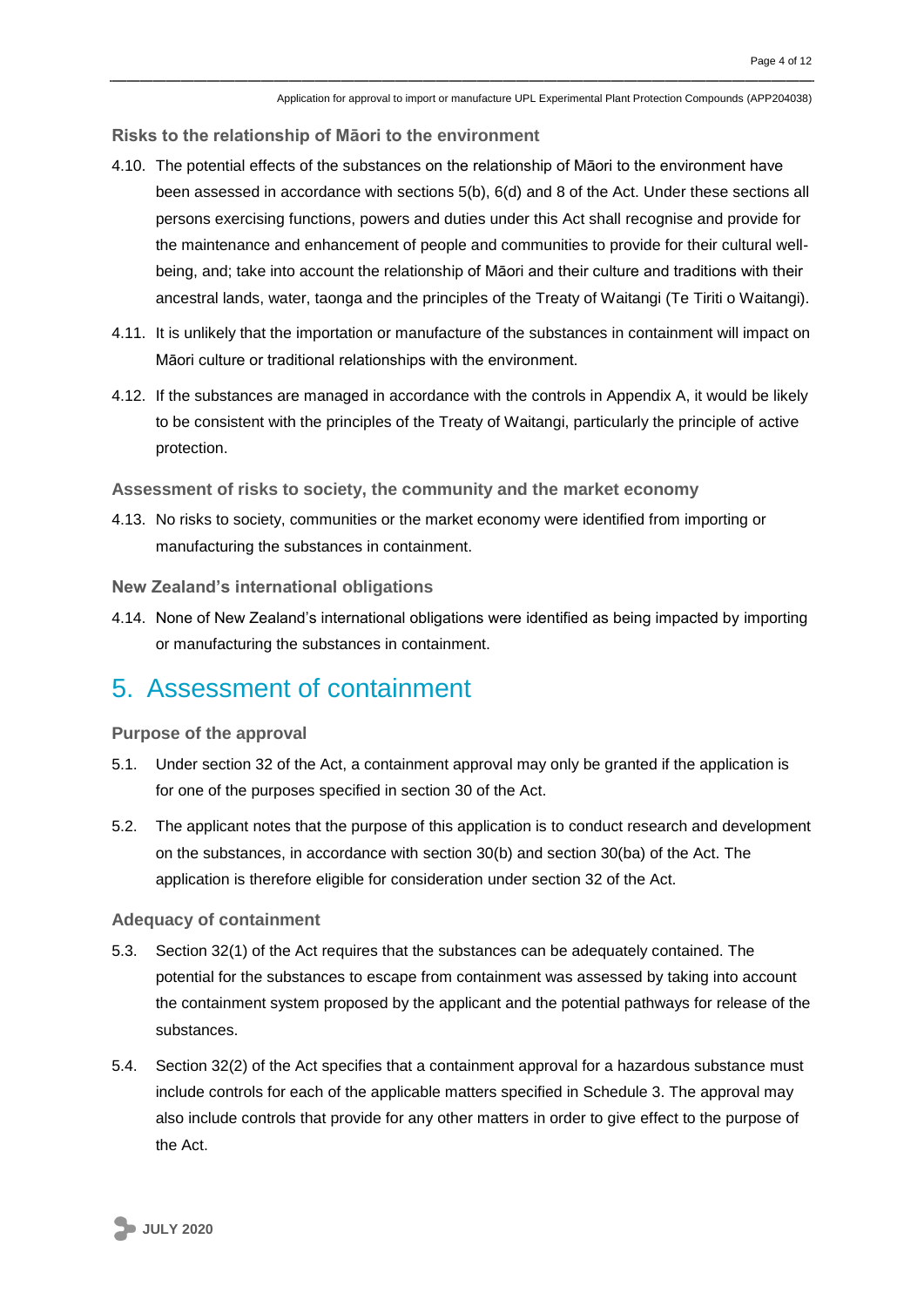- 5.5. Applying the Schedule 3 requirements and using the information provided by the applicant, a set of controls was developed to ensure adequate containment of the substances.
- 5.6. The applicant was provided with the proposed controls and given an opportunity to comment. The applicant has accepted the proposed controls.
- 5.7. Having considered all the applicable matters, the EPA has determined that the substances can be imported or manufactured in containment, provided that the controls in Appendix A are complied with.

# 6. Decision

- 6.1. Pursuant to section 32 of the Act, I have considered this application for an approval to import or manufacture UPL Experimental Plant Protection Compounds in containment. I have applied the relevant sections of the Act and clauses of the Hazardous Substances and New Organisms (Methodology) Order 1998.
- 6.2. I am satisfied that UPL Experimental Plant Protection Compounds can be adequately contained with the controls in Appendix A.
- 6.3. Therefore, the application to import or manufacture UPL Experimental Plant Protection Compounds in containment is granted until **10 July 2023**.

**Dr Clark Ehlers Date: 10 July 2020**

Acting General Manager, HSNO, EPA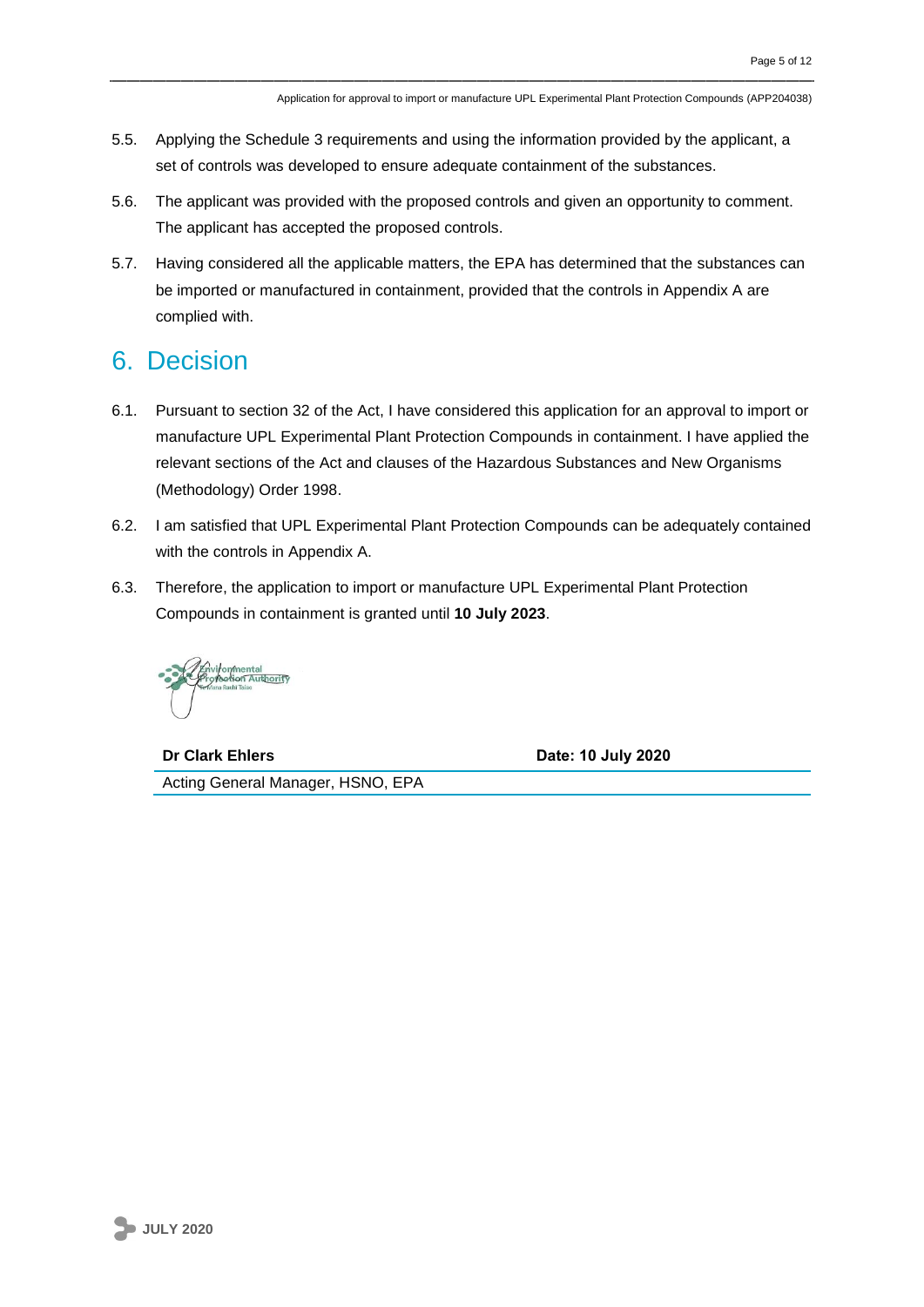# Appendix A: Controls applying to the importation or manufacture of UPL Experimental Plant Protection **Compounds**

# **General**

- 1. In these controls, "approval holder" refers to UPL New Zealand Limited.
- 2. In these controls, "substances" refers to, and is limited only to, UPL Experimental Plant Protection Compounds.
- 3. UPL Experimental Plant Protection Compounds consists of six formulations declared with application APP204038. These substances are summarised in confidential Appendix B.

# **Accountability**

4. The approval holder must ensure compliance with all the controls in this approval.

# **Requirement for containment**

5. The substances must be in containment at all stages of their life cycle in New Zealand.

# **Limitations**

- 6. This approval expires on **10 July 2023**.
- 7. The approval holder must ensure that the nature of the field trials and manufacture of the substances are in accordance with the activities proposed in application APP204038, unless otherwise specified by the controls on this approval.
- 8. Over the term of this approval, the approval holder may import or manufacture up to 30 kilograms or 30 litres, of each substance covered under this approval.

### **General requirements**

- 9. The substances must be correctly packaged. The substances are correctly packaged if they are packed in accordance with the Hazardous Substances (Packaging) Notice 2017 and their packaging complies with the same Notice.
- 10. The substances must be correctly labelled. The substances are correctly labelled if they are packed in a container that is labelled in accordance with the Hazardous Substances (Labelling) Notice 2017. The label must include the name and New Zealand contact details for UPL New Zealand Limited, including a 24-hour emergency contact phone number.
- 11. A safety data sheet (SDS) must accompany the substances at all stages of their life cycles in New Zealand. The SDS must comply with the relevant requirements of the Hazardous Substances (Safety Data Sheets) Notice 2017.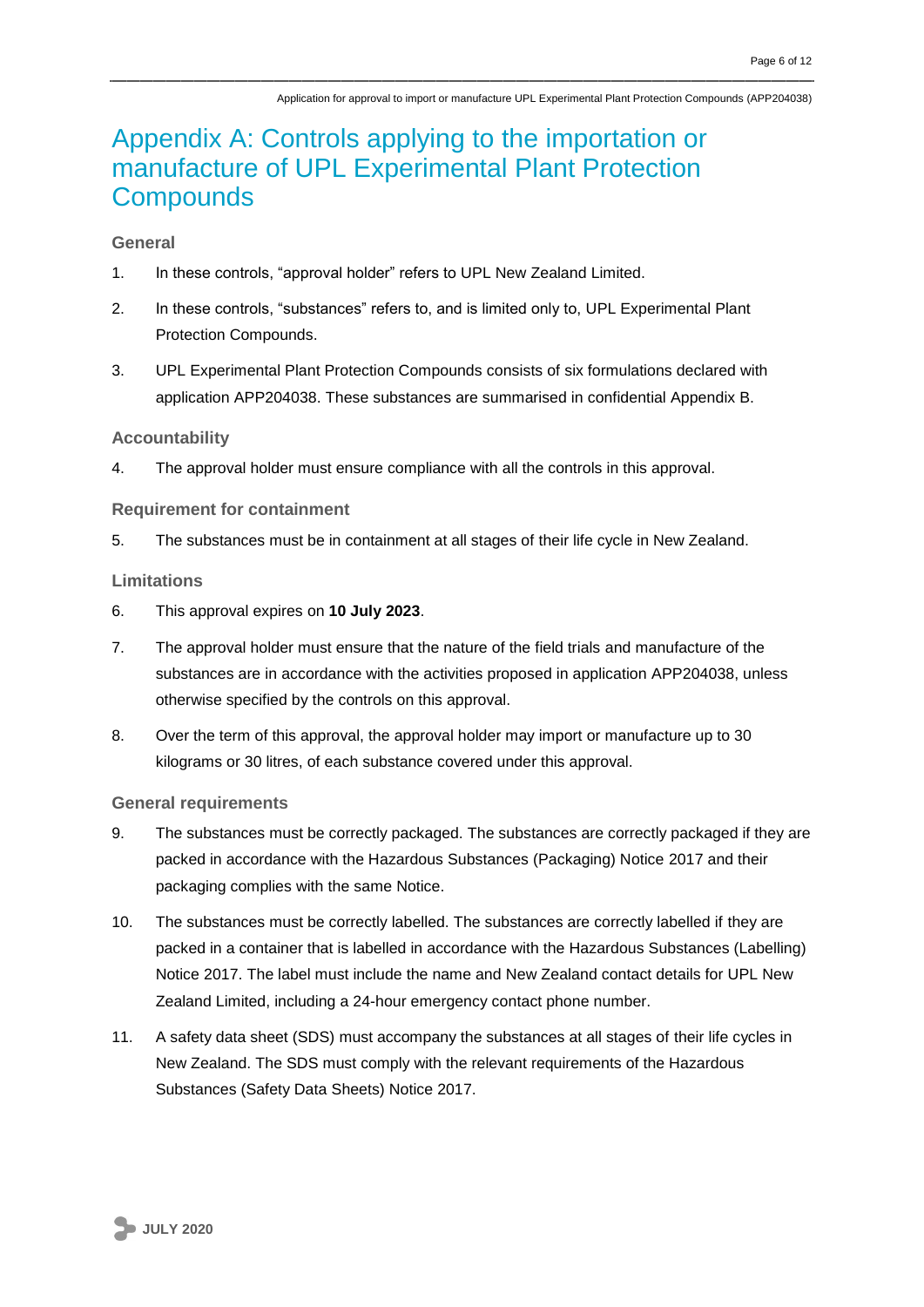### **Workplace site and storage requirements**

12. Clauses 39 to 42 of the Hazardous Substances (Hazardous Property Controls) Notice 2017 apply to this approval, as if the substances were class 9.1A.

### **Containment facility**

- 13. The approval holder must only manufacture the substance at the manufacturing facility described by the approval holder in the application. This facility is described as the "containment facility".
- 14. Unauthorised persons must be excluded from the containment facility.
- 15. The containment facility must, as far as is reasonably practical, be managed so as to exclude unwanted organisms.

### **Field trial sites**

- 16. Each field trial of a substance must be undertaken in containment within an area specifically designated as a 'field trial site'. This site may be all or part of a property or facility.
- 17. The field trial sites must include:
	- a. all preparation, storage and operational areas related to the study
	- b. all necessary buffer zones
	- c. any area used for cleaning equipment or disposing of rinse water
	- d. any area on which any excess mixture of the substances are applied.
- 18. The field trial sites must only be land or facilities that the public cannot legally access without permission of the owner or legal occupier.
- 19. Unauthorised people must be excluded from the field trial sites.
- 20. Signs must be displayed at every vehicular and pedestrian entrance to the field trial sites for the duration of the trials. The signs must state :
	- a. that the site is subject to the trial of a hazardous substance
	- b. the general type of hazards of each substance that is being trialled
	- c. the immediate response action to be taken in an emergency
	- d. that unauthorised access to the site is not permitted
	- e. a 24-hour emergency contact phone number
- 21. The management of the signs referred to in Control 20 must be compliant with regulation 2.5(2) of the Health and Safety at Work (Hazardous Substances) Regulations 2017, as if references to regulation 2.6 in those regulations were references to Control 20 of this approval.
- 22. Field trial sites that are at risk of entry by grazing animals must be secured by stock-proof fencing to exclude grazing animals for the duration of the trial.

**Use**

23. The substances must only be used in a workplace.

**JULY 2020**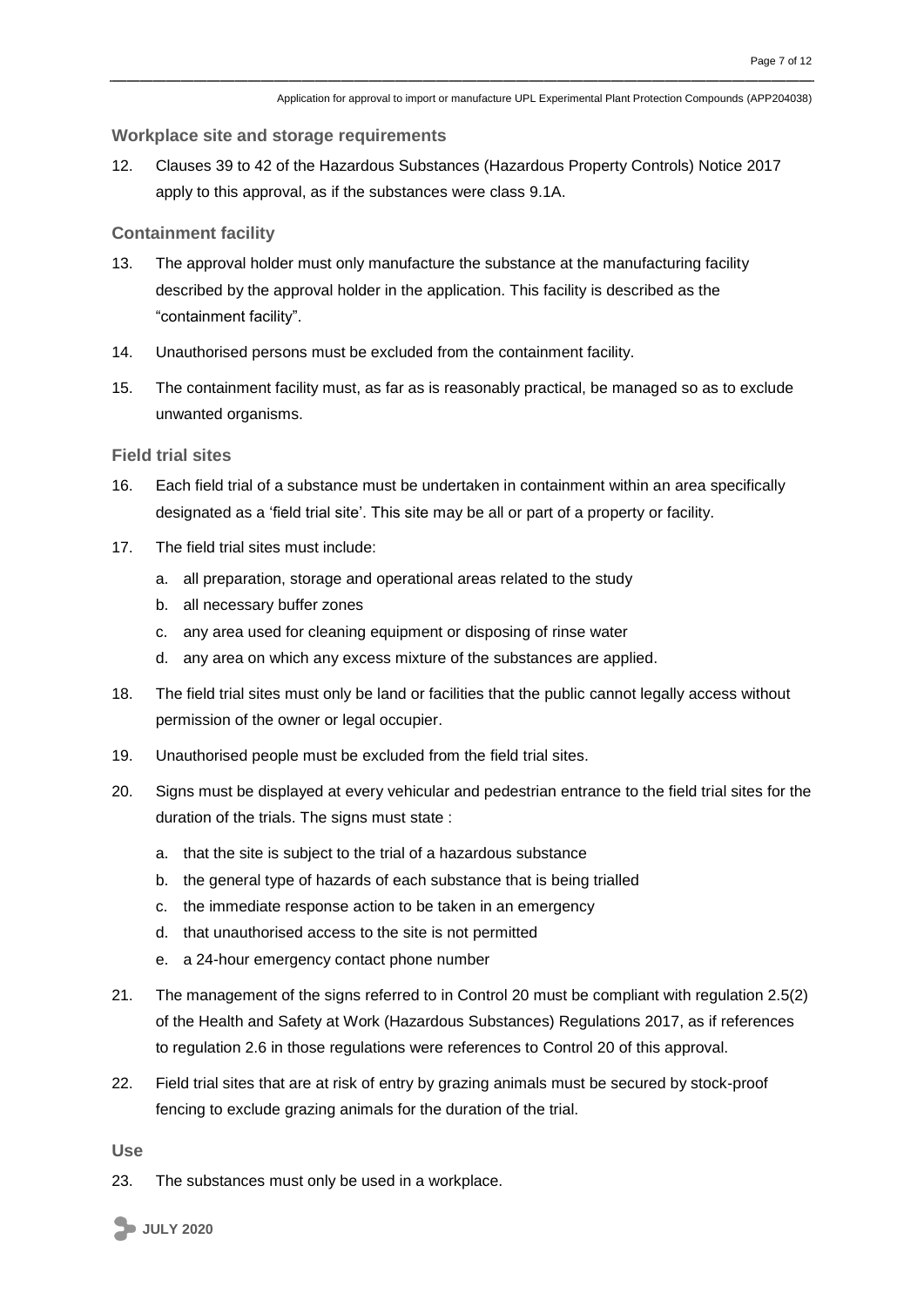- 24. The substances must only be applied using ground-based methods.
- 25. The substances must not be applied directly to, or enter into water or a waterway.
- 26. The substances must not be used outdoors as bait, or part of a bait, to target vertebrate species.
- 27. Any crop or produce to which the substances are applied must not be used for food by people or animals, unless that use is specifically permitted by the Agricultural Compounds and Veterinary Medicines group of the Ministry for Primary Industries.
- 28. The use of the substances must be compliant with clause 46 of the Hazardous Substances (Hazardous Property Controls) Notice 2017, as if the substances were class 9 pesticides.
- 29. The use of the substances must be compliant with clause 47 of the Hazardous Substances (Hazardous Property Controls) Notice 2017, as if the substances were class 9 pesticides.
- 30. The field trials must not result in exposure of any of the substances to a place in which people or organisms may be significantly adversely affected by the substances.
- 31. All reasonable steps must be taken to ensure that non-target species are not adversely affected by the use of the substances.
- 32. The use of the substances as a seed treatment must be compliant with clause 54 of the Hazardous Substances (Hazardous Property Controls) Notice 2017, as if the substances were class 9.3 pesticides.
- 33. The use of the substances in a granular form must be compliant with clause 55 of the Hazardous Substances (Hazardous Property Controls) Notice 2017, as if the substances were class 9.3 pesticides.
- 34. The use of the substances must be compliant with clause 58 of the Hazardous Substances (Hazardous Property Controls) Notice 2017, as if the substances were class 9.4 pesticides.
- 35. Any person that handles the substances must use personal protective clothing or equipment that is designed, constructed, and operated to ensure that the person:
	- a. does not come in contact with the substances
	- b. is not exposed to a concentration of the substances that may cause an adverse effect to the person.

### **Storage**

36. The substances must be held in a locked container when not in use.

### **Transport**

<u>.</u>

37. No person may transport the substances on a passenger service vehicle<sup>3</sup>.

**JULY 2020**

<sup>&</sup>lt;sup>3</sup> As defined in section 2(1) of the Land Transport Act 1998.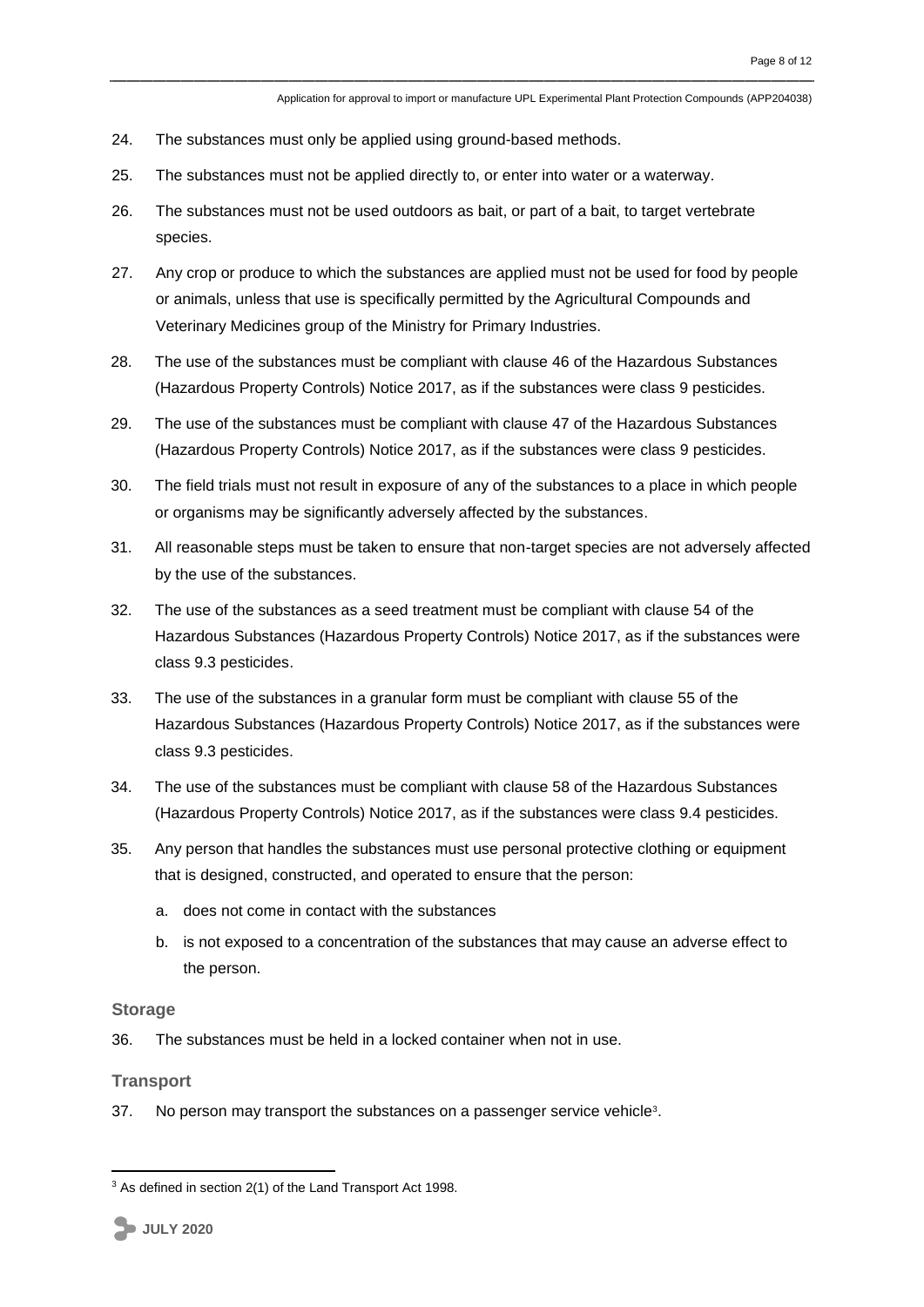**Disposal**

- 38. The disposal of the substances must be in compliance with the Hazardous Substances (Disposal) Notice 2017.
- 39. Any equipment used to prepare or apply the substances must be cleaned after use, and the rinsate either sprayed within the field trial site or disposed of in compliance with the Hazardous Substances (Disposal) Notice 2017.
- 40. Any crop or produce to which the substances are applied, and is not permitted to be used as food by Control 27, must be disposed of by mulching, ploughing-in, composting or burial at the field trial site or by disposal at an approved landfill.
- 41. At the expiry of this approval, the substances must:
	- a. have been used up, or
	- b. have been disposed of, or
	- c. have been exported back to the original manufacturer, or
	- d. be contained in a laboratory compliant with Part 18 of the Health and Safety at Work (Hazardous Substances) Regulations 2017, or
	- e. be covered under a new approval.

#### **Personnel qualifications**

- 42. The qualification for a person that mixes, loads, or otherwise handles the substances in preparation for application must be compliant with the relevant qualification requirements in clauses 60, 63 and 64 of the Hazardous Substances (Hazardous Property Controls) Notice 2017 as if the substances were class 9.1A, 9.2A, 9.3A, or 9.4A pesticides or plant growth regulators.
- 43. Any person entering the field trial site must have received sufficient instruction on the containment regime to enable the person to meet their responsibilities under this approval.

#### **Record keeping and notification**

- 44. Written records must be kept of the amount of each substance imported or manufactured under this approval.
- 45. Written records must be kept for each time the substances are trialled. These records must include the information specified in clause 48(3) of the Hazardous Substances (Hazardous Property Controls) Notice 2017.
- 46. All records kept under this approval must be held by the approval holder for not less than three (3) years after the date on which this approval expires.
- 47. The approval holder must provide any records kept under this approval to the EPA or WorkSafe New Zealand within five (5) working days of the approval holder receiving a written request from the EPA or WorkSafe New Zealand.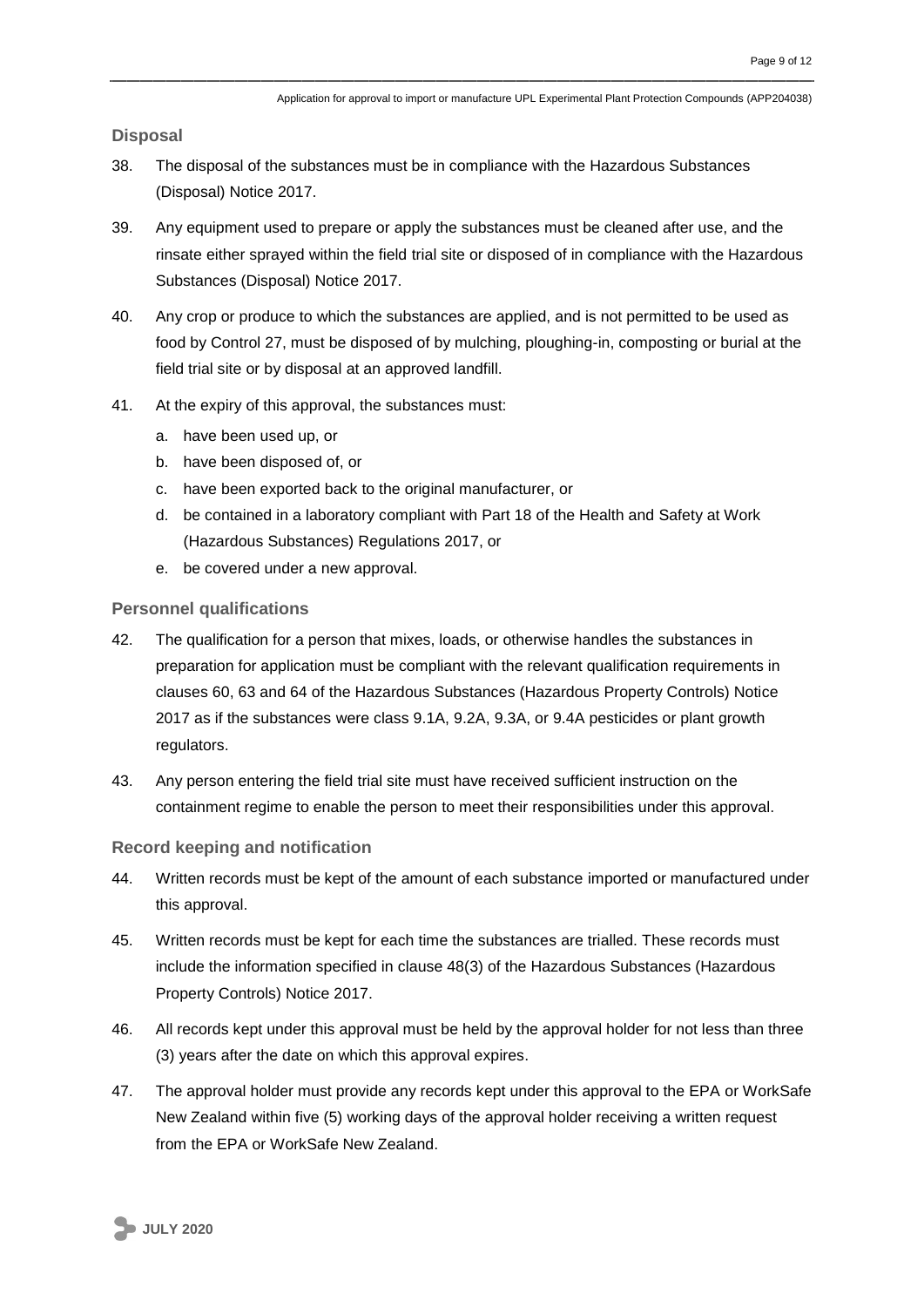Application for approval to import or manufacture UPL Experimental Plant Protection Compounds (APP204038)

- 48. The approval holder must keep a record of the substance that is manufactured under this approval. The record must include:
	- a. the unequivocal identification of the substance;
	- b. the approval number for this containment (**HSC100245**);
	- c. the composition of the substance;
	- d. the dates of substance manufacture; and
	- e. the total quantity of the substance manufactured.
- 49. The approval holder must notify the EPA in writing before the start of any field trial under this approval. The notification must include:
	- a. the application number: APP204038
	- b. the HSNO approval number **HSC100245**
	- c. the name and contact information for the person responsible for the trial
	- d. the physical address of the field trial location
	- e. the area of land or property that is designated as the field trial site
	- f. the date on which the trial will commence and the expected duration of the trial, and
	- g. the name (as given with APP204038) and total quantity of each substance that will be applied.

#### **Emergency management**

- 50. Any spillage of the substance must be contained, prevented from entering into any waterway, and absorbed with an appropriate material. This material must then be disposed of in compliance with the Hazardous Substances (Disposal) Notice 2017.
- 51. Any facility that contains the substances must be able to be readily decontaminated in the event of a spill.

# **Breach of containment**

- 52. If any of the substances are applied other than in the intended application area, or are lost or spilt, the approval holder must report the nature and quantity of the substances within 24 hours of this incident to the EPA and the Regional Council or councils in whose area the incident occurred.
- 53. If for any reason a breach of containment occurs, other than those specified in Control 52, the approval holder must report the nature of the incident to the EPA within 24 hours of the incident occurring.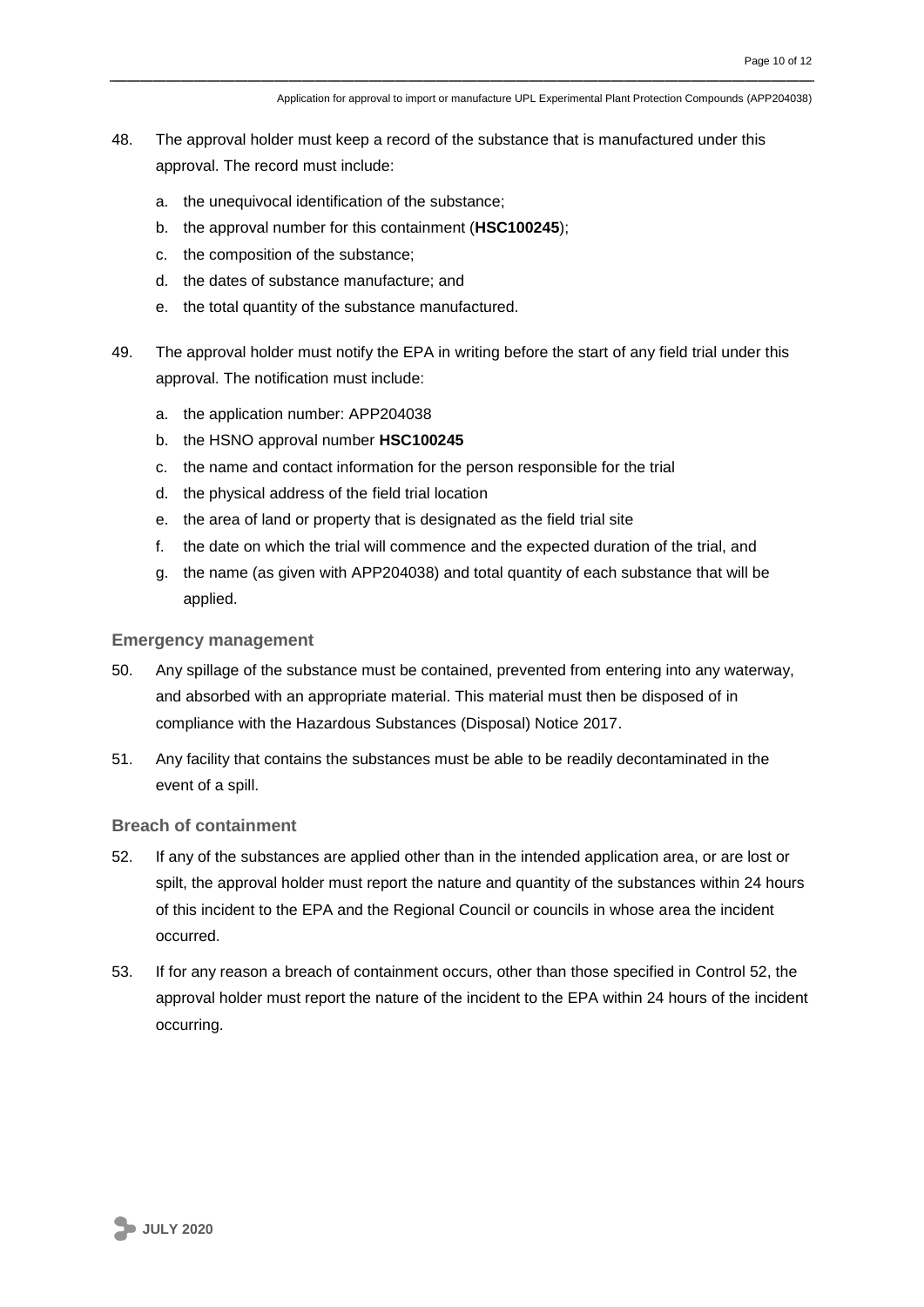# **Interpretation**

54. Unless defined below, terms used in the controls have the same meaning as defined in the Act or Notices made under the Act.

| Term                                | <b>Definition</b>                                                                                                                                                           |
|-------------------------------------|-----------------------------------------------------------------------------------------------------------------------------------------------------------------------------|
| Ground-based application<br>methods | These methods include, but are not limited to, application by ground-boom,<br>airblast or knapsack, and do not include aerial application methods.                          |
| waterway                            | Includes every river, stream, passage, and channel on or under the ground,<br>whether natural or not, through which water flows, whether continuously or<br>intermittently. |